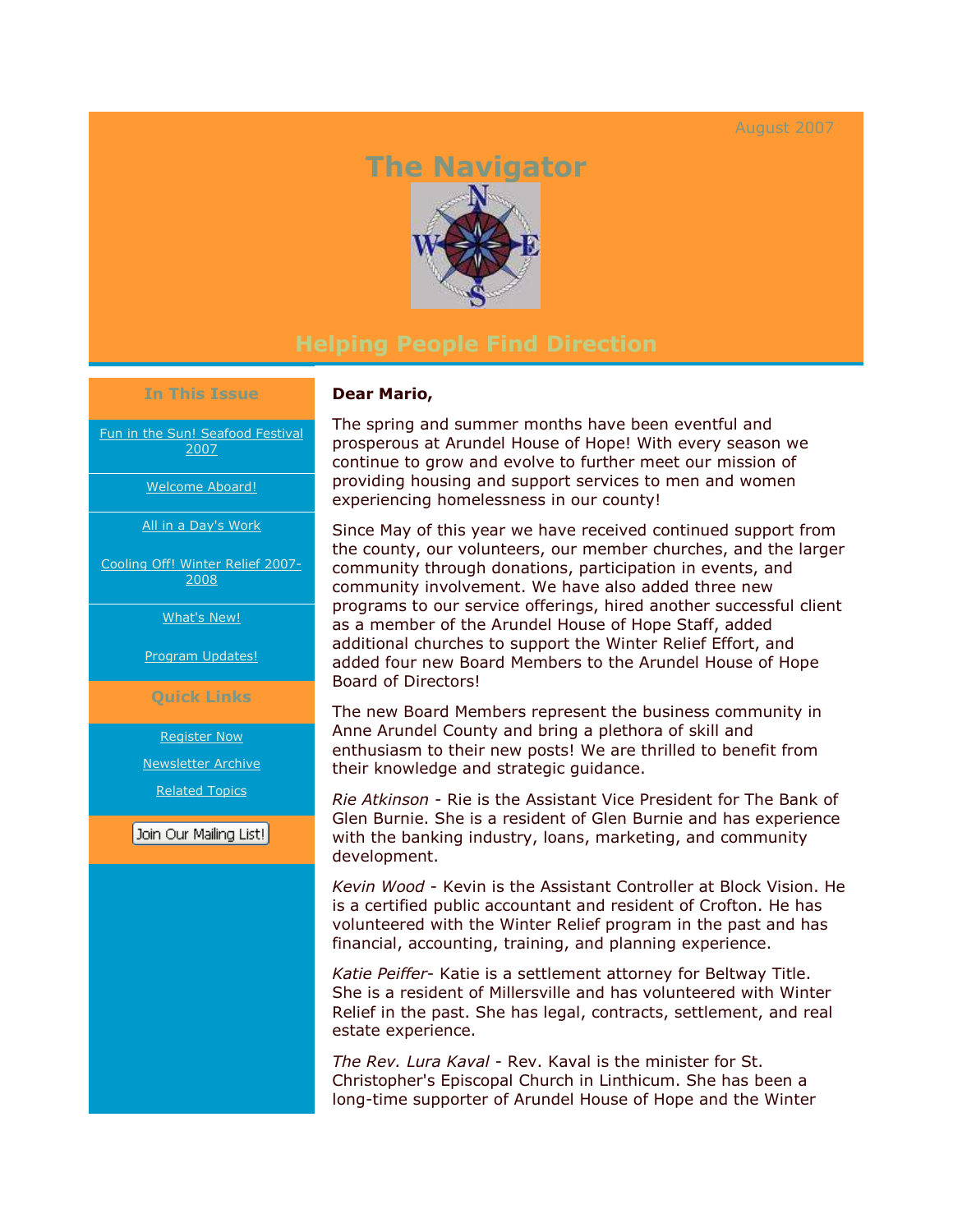Relief program. Lura has experience in ministry, public speaking, marketing, and communications.

Please join me in welcoming our newest Board Members! We welcome the new energy, ideas, and expertise of these individuals and look forward to many positive developments to come!

- Mario Berninzoni, Executive Director



## Fun in the Sun!



Seafood Festival 2007!!

Fall is fast approaching and with it comes the annual Maryland Seafood Festival at Sandy Point State Park on September 7th, 8th, and 9th! Arundel House of Hope will again participate as a food vendor with proceeds going to support our programs! Last year was a blast and we look forward to food and fun again this year. We are seeking volunteers to help

with food preparation and service for all three days. Volunteers are scheduled in three hour shifts from 10am to 10pm Friday September 7th and Saturday September 8th and in three hour shifts from 10am to 9pm Sunday September 9th. Please contact Marsha Urban at [murban@arundelhoh.org](mailto:murban@arundelhoh.org) if you would like to participate!!

The menu for this year will include:

Crab Imperial

When Pigs Fly Pork Wings

Catfish Sandwiches

Devilish Crab Eggs

Fruit Smoothies

Ice Cream Cookie Sandwiches

Sodas

We look forward to seeing you there!

## WELCOME ABOARD! AHOH welcomes star client onto its staff!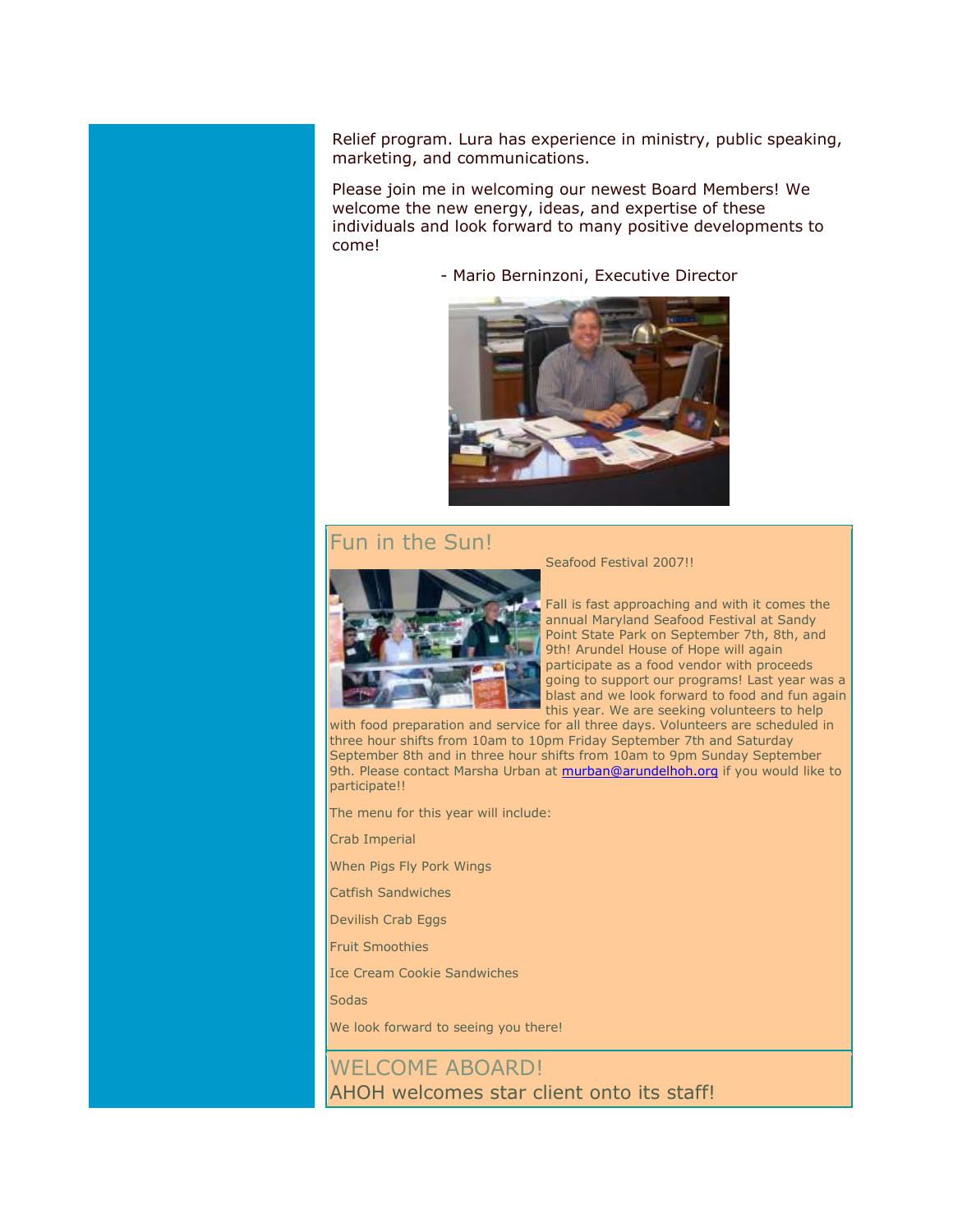

At the bright age of 21 Charles is full of life, energy, ambition, and personality. Anyone who meets him instantly notices his friendly demeanor and charming smile. As the youngest resident of The Fouse Center he has made an impact on those around him and in the 14 months he has been a resident has grown leaps and bounds. As a result, Arundel House of Hope has had the pleasure of hiring Charles as a part time staff member at the

Resource and Day Center. We are sure that his talents and personality will provide a refreshing presence for our staff and clients!

Charles came to The Fouse Center as a troubled 20 year old - the result of his involvement with "the wrong crowd" of people. He had lost his way and dropped out of school pursuing other avenues for quick financial gain. Concerned only with what he "wanted to do, not what he was supposed to do," Charles found himself at a crossroads and made the decision to change his life. At The Fouse Center he has "learned a lot." Through the friendships, support, and guidance of the staff and other residents he has realized the need to "work on himself." As a result he is working towards obtaining his GED and has aspirations of going to college. He also plans to obtain his own residence and hopes to open his own business some day, perhaps a car dealership as he is very interested in business and marketing. In addition, Charles is an aspiring musician. He sings, writes music, and has played the piano since he was twelve. He is currently forming a R&B and Hip Hop group called "4 U" and hopes to start performing locally!

The Arundel House of Hope family is extremely proud of the initiative Charles has showed during his time at the Fouse Center. He has made significant progress and we couldn't be happier to have him on our staff. Please join us in welcoming Charles to the Arundel House of Hope team!!

If you would like to contact Charles regarding his music and any upcoming performances he can be reached at Charles Payne\_Luvs\_U@yahoo.com .

## All In a Day's Work

The Resource and Day Center celebrates one year of service!



Arundel House of Hope's Resource and Day Center has been operational for sixteen months now and what a difference those months have made! More and more county agencies, service providers, churches, and members of the community have become aware of our services since the inception of the Day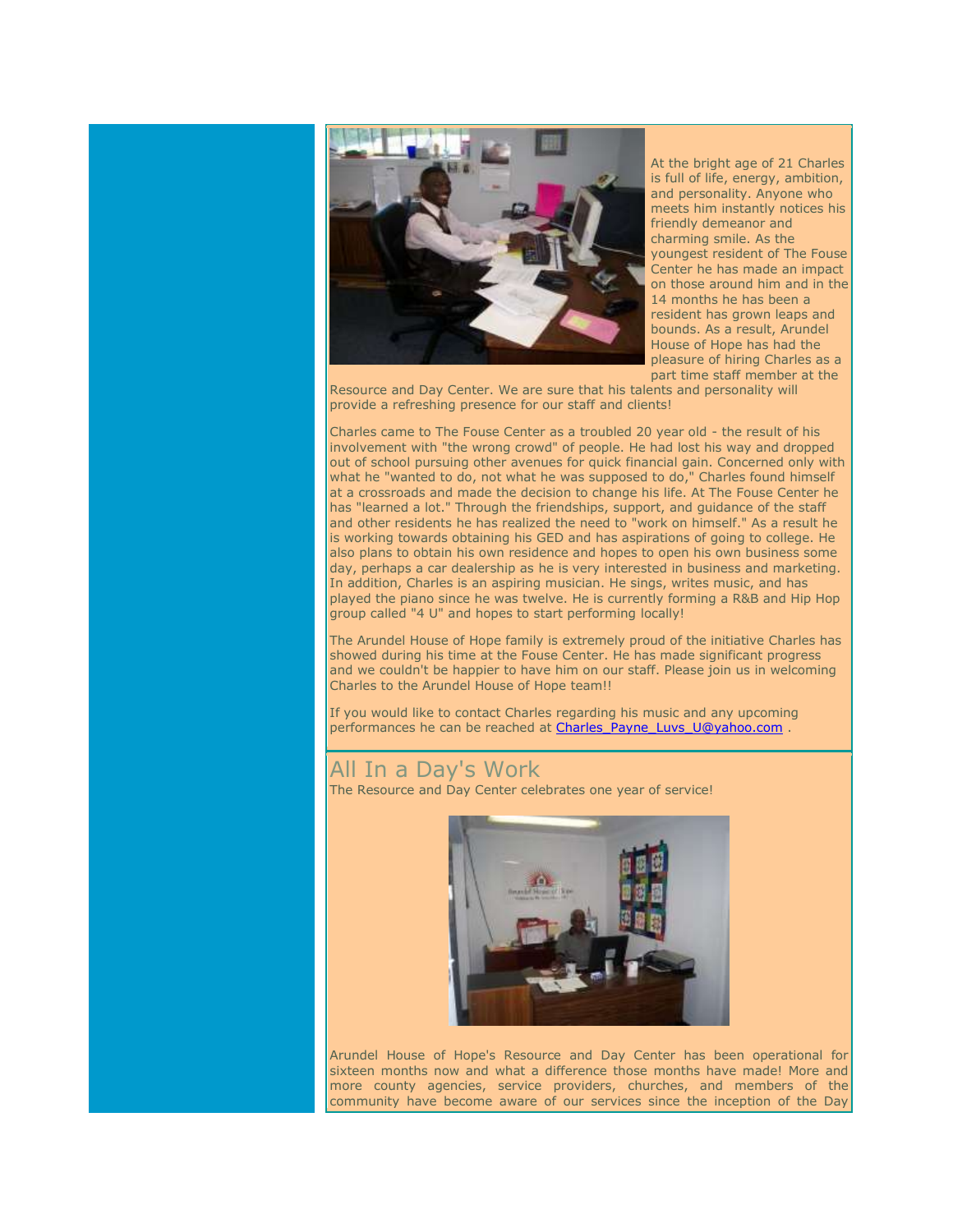Center and we continue to increase our volunteer base as well as our partnerships in the community!

Without the support of a staff of dynamic and committed volunteers the smooth operation of the Day Center would be impossible! We are blessed with individuals who donate their time to help with the plethora of activities involved in running the Center on a daily basis. Many of these tasks are administrative in nature and could not be accomplished without the strong support of our volunteers. To allow those valuable team members the opportunity for more direct involvement with clients and to provide an opportunity for clients to learn from positive example, we are instituting a new Life Coaching Program this fall. This program will give volunteers an opportunity to share their knowledge and skills to assist clients in coping with every day situations and to lead them towards a positive life path. To prepare for this new initiative volunteers have been trained in mentoring techniques, active listening and addictive personality traits. It is our hope that the Life Coaching program will allow for more in depth one-on-one personal interaction freeing case managers to address the more clinical aspects of working with clients.

The Case Management staff at the Resource and Day Center consists of three part-time individuals who work diligently to provide the best possible service for our clients. The Day Center Case Manager's responsibilities have recently been extended to include working with clients from the Fouse Center Program, the Community Housing Program, and Winter Relief Program. The three individuals who share these duties are: Carol Heflebower, our lead Case Manager, Marsha Urban and Mary Alexander. Mary divides her time between Case Management and her duties as Director of Development. These are three very busy women who do wonderful work! Please join me in thanking them for their efforts!

We ask that you keep one of our most successful clients and a current staff member of Arundel House of Hope, Kim Palmer, in your prayers in the coming months. Kim who has served as a Program Aid and also as the resident manager of the Safe Haven Program since last fall has been diagnosed with cancer of the throat. He will not be working the Center while he under goes treatment. Please keep him in your thoughts during this difficult time.

Here at the Resource and Day Center as well as within all of our programs we feel truly blessed. You can visually see God's work in Arundel House of Hope through the combined efforts of our staff, volunteers, churches, fellow agencies, and community partners. Please stop in and visit anytime and see for yourself!!

For more information on the Resource and Day Center or to volunteer please contact Phil Bailey at pbailey@arundelhoh.org .



October is right around the corner and with it the sixteenth Winter Releif Season!! We are gearing up and preparing for this year with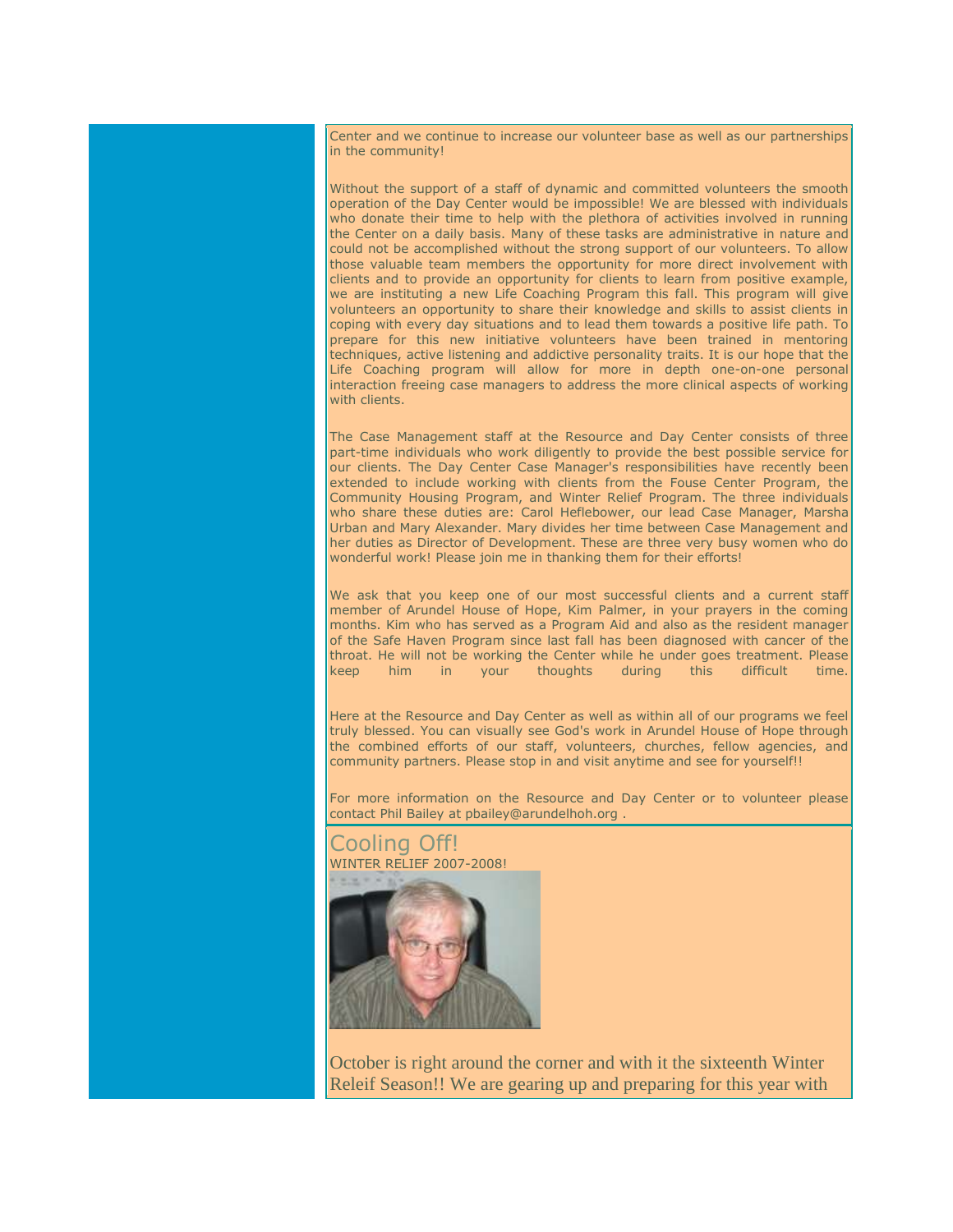more churches and clients than ever - amazing! Arundel House of Hope and the Winter Relief Program continue to grow in their ability to serve people who are homeless in Anne Arundel County. This year we are expanding the season by three weeks. Winter Relief will open a week earlier - on October 29. In addition, we will end the season two weeks later then last year - closing April 13. This extension of this season is made possible because of the wonderful addition of five new churches!!!

Because of the amazing good will and support of our newest churches as well as the flexibility and dedication of our returning churches our goal of being able to shelter women throughout the entire season is almost a reality! At this time we are only one week short of that goal. We have complete faith that we will be able to fill this gap in the months to come making this season the first that Arundel House of Hope is able to shelter both men AND women experiencing homelessness throughout the entire Winter Relief period! Please stay tuned for more updates and for our annual kick off meeting in October!! We look forward to making this the best Winter Relief season so far!

Phil Bailey, Program Director Winter Relief

For more information on Winter Relief or to get involved please contact Phil Bailey at pbailey@arundelhoh.org .

## What's New?? AHOH's Up and Coming Programs!



#### **Women's Permanent Housing Program**

We are planning to open our new Women's Housing Program in the Fall of 2007. we are currently looking for large 4-5 bedroom house in the Glen Burnie/Brooklyn area of Anne Arundel County. In the coming months we will be putting the call out for furniture and household items to furnish the house. Our Case Management Team is currently processing applications and interviewing prospective clients for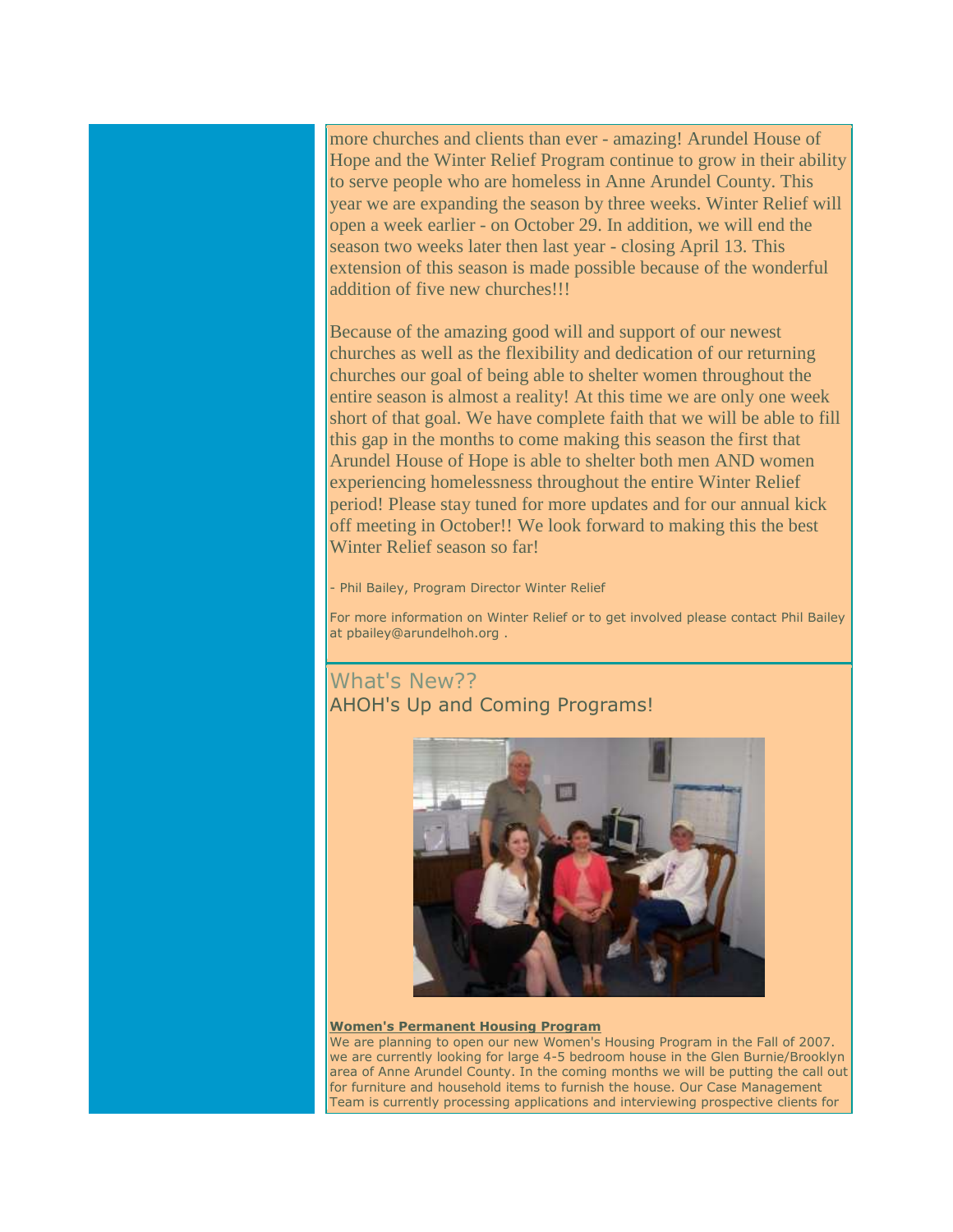the new program. If you would like more information about the program please contact Mary Alexander at malexander@arundelhoh.org.

**Arundel House of Hope Accepted to the University of Baltimore's Social Enterprise Program!**

In July Arundel House of Hope was accepted to the Fall 2007 Social Enterprise Program at the University of Baltimore. Out of over 60 inquiries, only 10 organizations were accepted! Sponsored by the Anne E Casey Foundation, The University of Baltimore's program is a comprehensive class and training course that assists non-profit organizations in developing a business and action plan to launch a revenue generating business. The idea is to assist non-profit organizations in becoming self-sustaining so that they do not have to rely as

heavily on grant funding. In addition, the social enterprise, or revenue generating business, developed by the non-profit acts, in many cases, as an employment opportunity for the organization's clients.

Running from August to December the program pairs teams of non-profit executives with graduate business students providing an opportunity for innovative idea generation as well as practical business application. Arundel House of Hope team members Mary Alexander, Phil Bailey, and Mario Berninzoni will lead the development of a business plan to design a commercial cleaning and landscaping business. This business will provide job opportunities with

management potential to Arundel House of Hope clients. In addition we hope that it will become a revenue generator, allowing for unrestricted funds to go towards existing and new programs!!

If your church or organization is interested in commercial cleaning or landscaping please contact Mary Alexander at **malexander@arundelhoh.org** . We are very excited about this opportunity and look forward to sharing the talents of our clients with you all!

## Program Updates! The joys of success!



#### **The Fouse Center**

The Fouse Center continues is tradition of being a safe a nurturing place for individuals in recovery. This year has been a good one for Fouse Center Clients! In June we hosted the Annual Father's Day Barbecue with much success. Over 30 people came out to support the Fouse Center residents. Everyone enjoyed good food, music, and company!

We are pleased to announce that three recent graduates of the Winter Relief and Resource and Day Center Programs have moved into the Center. Doug C., Donte W., and Rick G. are all doing extremely well in their new surroundings!!! We are so proud of their progress and look forward to observing their continued success!!

For more information on the Fouse Center please contact Carol Heflebower at [cheflebower@arundehoh.org](mailto:cheflebower@arundehoh.org) .